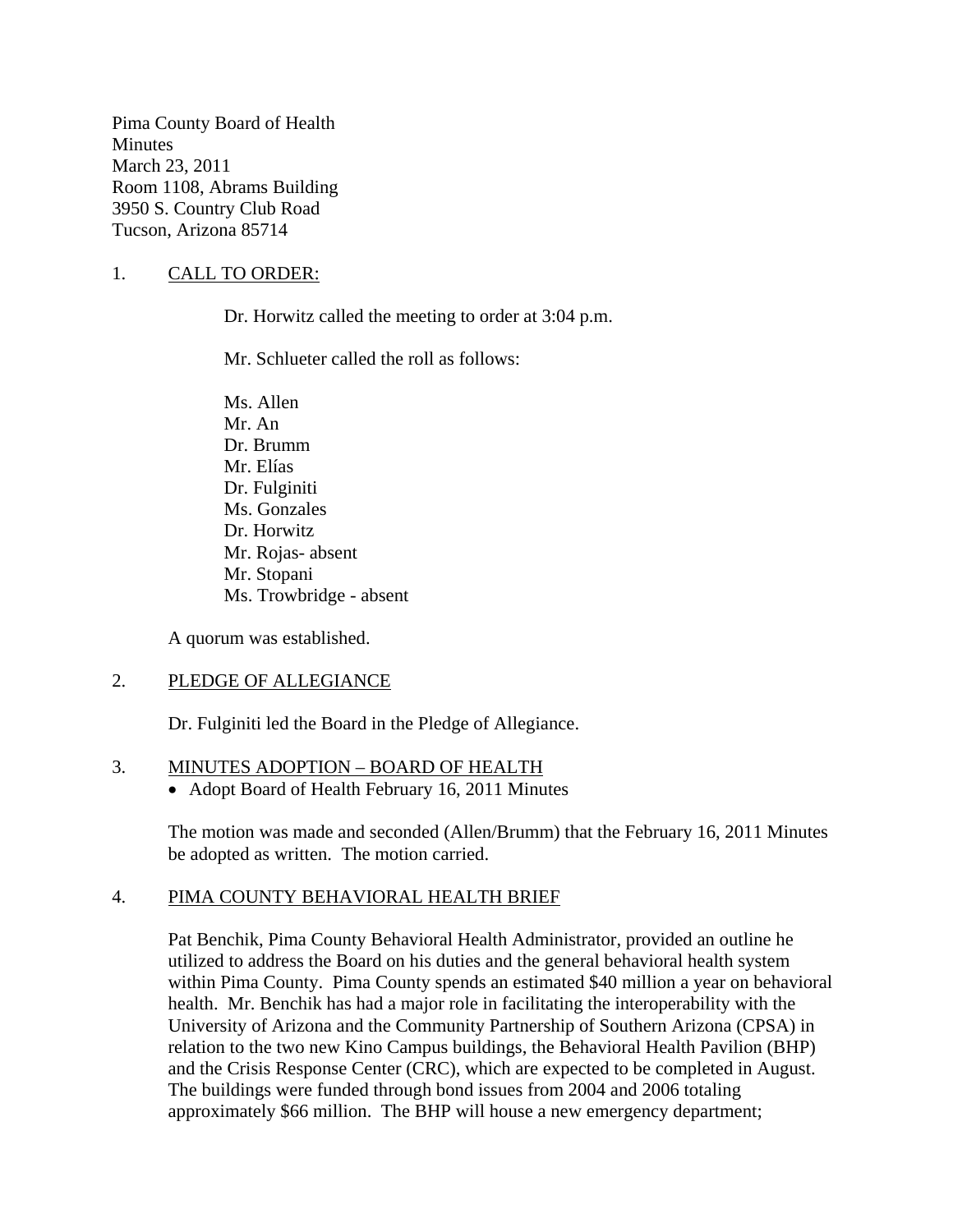psychiatric patient beds; a courtroom for court ordered treatment hearings; and an empty floor for future development. Mr. Benchik stressed that the BHP represents a substantial development of the University of Arizona on the Kino Campus. The Community Partnership of Southern Arizona, the State agency responsible for mental health care, will manage the CRC which will take the pressure off of local hospital emergency departments which have been overwhelmed with mental health emergencies. The CRC will focus on recovery, not just intervention; and the service model is designed to give patients quicker access to behavioral health care.

Mr. Benchik is also the liaison with the Department of Institutional Health (DIH) in their relations with the Pima County Adult Detention Center (PCADC) and CONMED the medical provider at PCADC. He has a role in the Title 36 Court Ordered Evaluations system and the Restoration to Competency (to stand trial) program; and also serves as the County's liaison with CPSA and with DIH and the Pima County Juvenile Detention Center.

Mr. Benchik gave a brief historical overview of behavioral health care which started with churches caring for the mentally ill; to them living in State hospitals; to deinstitutionalization and using strong medication to maintain the mentally ill in the community; to new medications which actually make recovery possible being developed in the 1990s. In Pima County there are three main routes of access to behavioral health care: law enforcement and jail; emergency departments; and CPSA. CPSA should be the primary access point. He also pointed out that State budget challenges have resulted in a 45 percent cut in funding in the last two years. The Board indicated they would like to hear more from Mr. Benchik on other behavioral health topics.

# 5. COMMUNITY HEALTH ADVOCACY COMMITTEE SCHEDULE

In response to questions from the previous Board of Health meeting, Health Department Director Sherry Daniels conferred with the Paula Perrera from the County Attorney's Office and relayed to the Board that a Committee may contain as many members as the Board wishes and that all meetings are considered open meetings and as such require public notices, agendas and minutes.

Dr. Horwitz said he would like the Committee to start meeting beginning on April 27, 2011 at 1:00 pm (prior to the regular Board meeting). Dr. Horwitz said he would chair the Committee, which also included Dr. Fulginiti, Ms. Trowbridge and Ms. Gonzales who volunteered at the last meeting. Ms. Allen and Dr. Brumm then also volunteered to serve on the Committee. It was discussed that the Committee needs to establish its charter or purpose. Mr. Elías requested that the Committee report back to the Board at the next regular meeting and Dr. Horwitz agreed to do so. The Board referenced County Administrator Huckelberry's recent participation in a Board of Health meeting during which Mr. Huckelberry made comments which led to formation of the Committee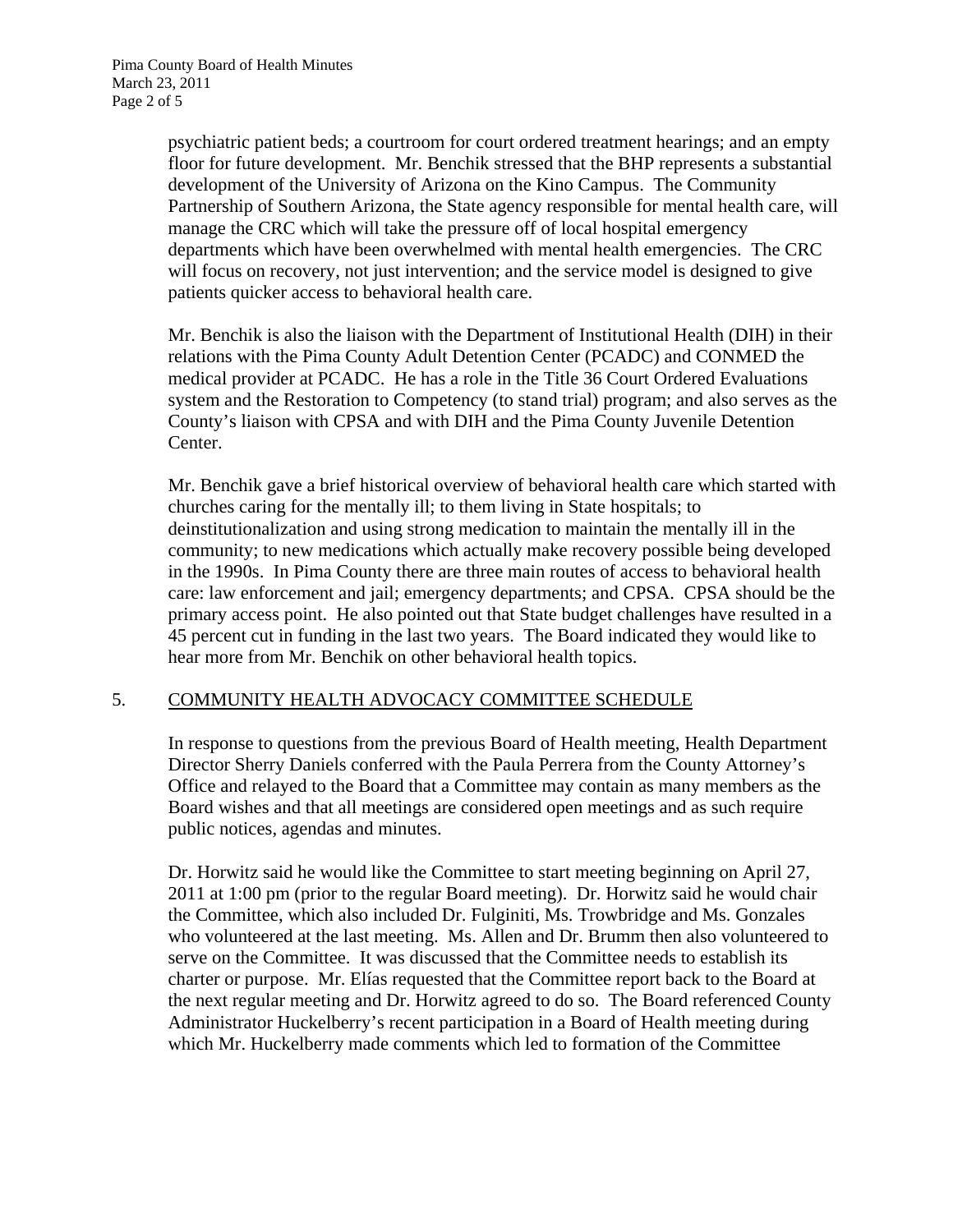The motion was made and seconded (Allen/Elías) that the Board send a letter to County Administrator Huckelberry thanking him for his participation in the meeting and to inform him of the formation of the Committee in response to his comments. The motion carried.

### 6. NEW DEPARTMENT ORGANIZATIONAL STRUCTURE AND INTRODUCTION OF NEW DIVISION MANAGER MARCY FLANAGAN

Ms. Daniels cited the retirement of Division Manager Karen Martin as an opportunity for Department management to review the lines of business and reorganize to maximize efficiency and improve service methodologies. Divisions were realigned to more closely associate programs with similar functions, challenges and clients. She also referred to County consolidation as one reason for the need to review and realign the divisions. Ms. Daniels reviewed the new Department organization chart (handout) with the Board. Highlights include grouping Community Nutrition programs with clinical setting programs, since they serve similar clients and face similar challenges related to waning service demand and funding; grouping Epidemiology, Consumer Health and Food Safety, and Vector Control into the same division due to their functional interrelationship; and moving the Vaccine Preventable Disease program over with the Public Health Nurses who administer the vaccinations.

Ms. Daniels introduced new Division Manager Marcy Flanagan who was promoted from the Tobacco - Play - Chronic Disease program. Ms. Flanagan has a Master's Degree in Business Administration from the University of Arizona and is working on her doctorate. She started with the Department in 2000 and worked in grocery retail prior to that.

# 7. PROJECT PUBLIC HEALTH READY RECOGNITION DETAILS

Public Health Emergency Preparedness Program Manager Louie Valenzuela utilized his handout to address the Board on this topic. The National Association of County and City Health Officials (NACCHO) recently recognized Pima County as having met the Project Public Health Ready (PPHR) criteria. Receiving the recognition required successful completion of a two-year application process. The handout provided examples of types of exigent circumstances the Department has response plans for and examples from the 242 standards the Department met. The Department was identified for four best practice documents which will be shared nationally; in fact NACCHO wants to use the entire submission as a model for how the plans integrate with each other.

# 8. MEASLES AFTER ACTION REPORT

Ms. Daniels gave an overview of the recent measles incident and response and said the final formal report will be posted on our website. On January 18, 2011 an ill individual with recent foreign travel presented at a local hospital and lab results confirmed the next day the illness as measles. The Health Department immediately activated the Incident Command System and began pushing out information to physicians, hospitals, pharmacies, schools, correctional facilities, etc. In contrast to, and as a result of, the 2008 measles outbreak almost all hospital workers had proof of immunity. Staff made 708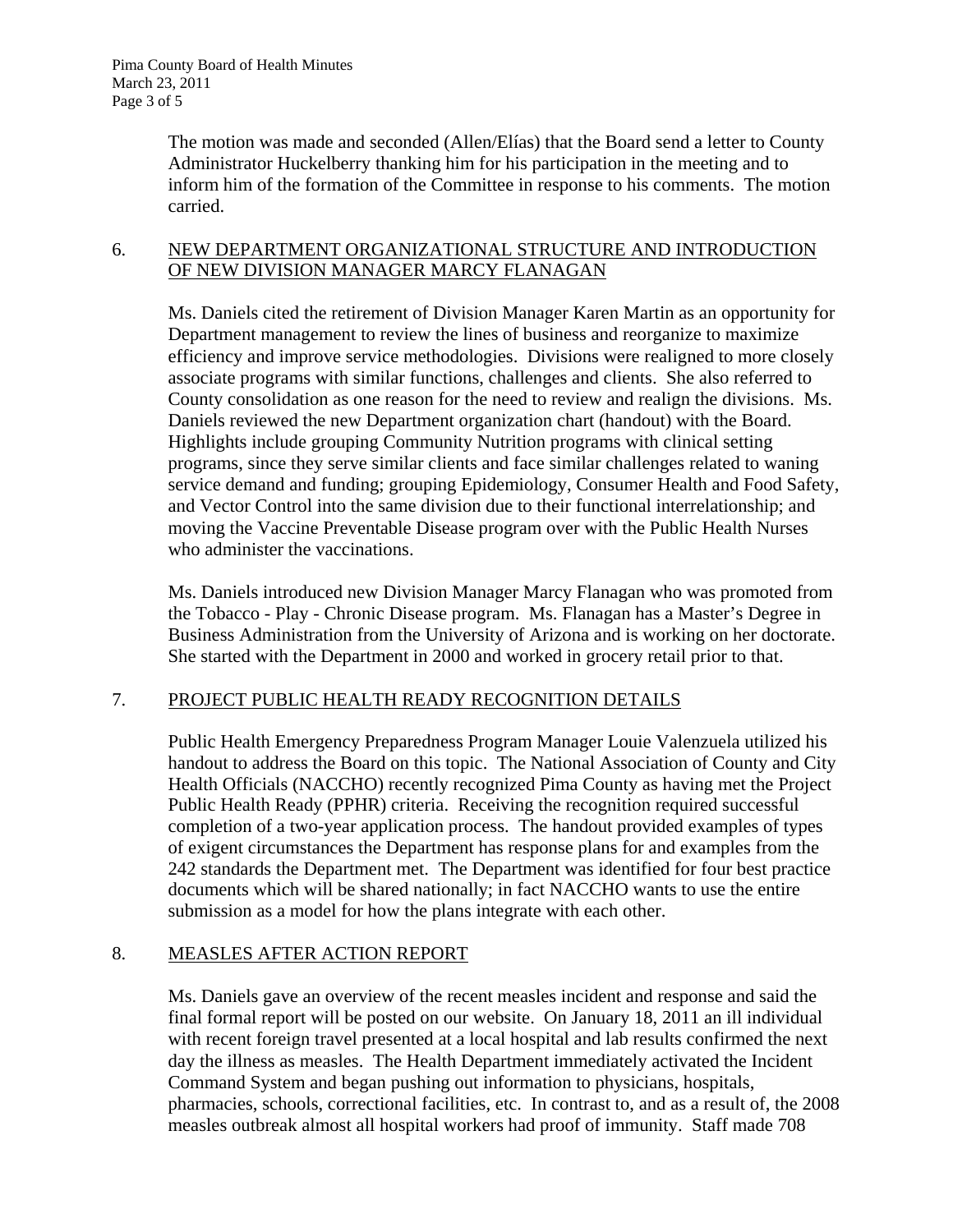phone calls to exposed individuals and investigated 24 suspect cases which were all ruled out. The entire response lasted 40 days. The 2011 measles response cost approximately \$35,000 in contrast to the 2008 response which cost approximately \$828,000. Ms. Daniels stated that lessons learned from the 2008 response were attributed as reasons for there being no spread of measles in this response, and that she plans to share this observation with community partners.

### 9. PIMA ANIMAL CARE CENTER PROPOSED ORDINANCE CHANGES

Pima Animal Care Center Manager Kim Janes provided draft ordinances to amend various sections of Animal Control Regulations found in Chapter 6.04 of Pima County Code and addressed the Board on this issue. The first ordinance was to amend section 6.04.030 to add canine wild-animal hybrids to the section which presently deals with just dog waste, waste removal and penalty. The second recommended ordinance was to create a new section, 6.04.035, which gives authority to remove and impound animals exposed or possibly exposed to rabies. The next ordinance was to amend section 6.04.040 to add canine wild-animal hybrids to this section, which presently deals with impounding and micro chipping just dogs. An ordinance amending 6.04.110 was presented to clarify tie out restrictions; limit veterinarian waiver provisions and clarify that required medical treatment is under the direction of a licensed veterinarian. The next ordinance presented was to amend section 6.04.090, which covers mandatory spay and neuter. The ordinance expands the Code's definition of shelter into agreement with changes made in Arizona Revised Statutes. The State's definition of shelter includes rescue groups. The last ordinance presented was to amend section 6.04.100, which establishes the Pima Animal Care Center Advisory Committee (PACCAC). The proposed amendment was to properly identify the rescue groups listed by their current official names.

The ordinance cover memo included, "clarifing bond posting procedures and limiting Justice of the Peace authority to waive or reduce fees," as one of the ordinance changes; however, Mr. Janes stated that ordinance (regarding section 6.04.140) has been tabled and it was not presented for consideration. All ordinances presented by Mr. Janes were approved by PACCAC. Mr. Janes requested the Board endorse the ordnances for presentation to the Board of Supervisors for adoption.

Mr. Elías cautioned that he typically encounters negative responses, particularly from pet owners and the press, when there are animal ordinance changes; and he wanted to ensure the Department has made, or will make, ample efforts to engage stakeholders. Mr. Janes said there were public meetings, but they were not well attended. Dr. Brumm, who serves on PACCAC, added that the Advisory Committee devoted considerable time on the ordinances which were well debated.

The motion was made and seconded (Fulginiti/Horwitz) that the Board endorse the ordinances as presented, with strong encouragement to put out press releases on the changes.